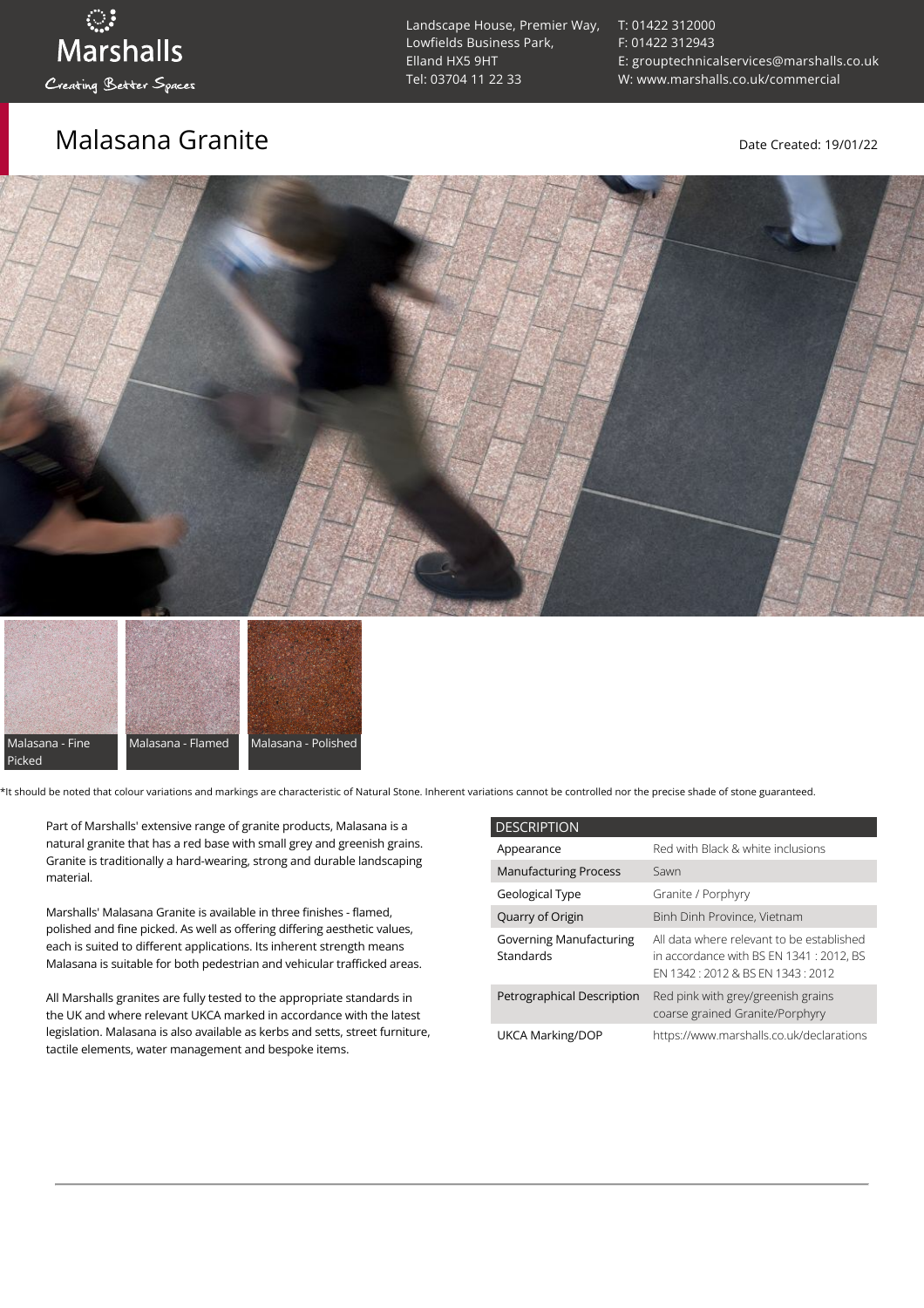# Malasana Granite and California and Date Created: 19/01/22

| PHYSICAL PROPERTIES               |                                                                                                                                                                                                                                                                                                                                                                                                                                                                                              |
|-----------------------------------|----------------------------------------------------------------------------------------------------------------------------------------------------------------------------------------------------------------------------------------------------------------------------------------------------------------------------------------------------------------------------------------------------------------------------------------------------------------------------------------------|
| Work Dimensions (mm)              | 450 x 450 x 50<br>450 x 450 x 60<br>450 x 450 x 70<br>900 x 450 x 50<br>900 x 450 x 60<br>900 x 450 x 70<br>600 x 600 x 50<br>600 x 600 x 60<br>600 x 600 x 70<br>$900 \times 600 \times 50$<br>$900 \times 600 \times 60$<br>$900 \times 600 \times 70$<br>200 x 100 x 50<br>200 x 100 x 60<br>200 x 100 x 70<br>300 x 100 x 50<br>300 x 100 x 60<br>300 x 100 x 70<br>300 x 150 x 50<br>300 x 150 x 60<br>300 x 150 x 70<br>300 x 200 x 50<br>300 x 200 x 60<br>$300 \times 200 \times 70$ |
| Abrasion Resistance (mm)          | 16.5mm (Mean value to EN 14157 :<br>2004 (Hev = 17.5mm))                                                                                                                                                                                                                                                                                                                                                                                                                                     |
| Durability (Freeze-thaw)          | 20.0/16.4 MPa (Mean values to EN<br>12371 : 2006)                                                                                                                                                                                                                                                                                                                                                                                                                                            |
| <b>Material Density</b>           | 2603 kg/m <sup>3</sup> (Mean value to EN<br>1936:2006)                                                                                                                                                                                                                                                                                                                                                                                                                                       |
| Open Porosity (%)                 | 1.06% (Mean value to EN 1936:<br>2006)                                                                                                                                                                                                                                                                                                                                                                                                                                                       |
| Compressive Strength (MPa)        | 115 MPa (Mean value to EN 1926:<br>$2006$ (Lev = 99 MPa))                                                                                                                                                                                                                                                                                                                                                                                                                                    |
| Water Absorption (%)              | 0.22% (Mean value to EN 13755:<br>2002 (Hev = 0.26%))                                                                                                                                                                                                                                                                                                                                                                                                                                        |
| Transverse/FlexuralSplit/Breaking | 13.8 MPa (Mean value to EN 12372<br>: 2006 (Lev = 12.15 MPa))                                                                                                                                                                                                                                                                                                                                                                                                                                |

### TEXTURE SPECIFIC PROPERTIES

|                                     | Flamed | Polished | Fine Picked |
|-------------------------------------|--------|----------|-------------|
| Light Reflectance Value<br>(LRV)    | 19.95  | 15.15    | 30.33       |
| Surface Roughness<br>$(Rz-µm)$      | 34     | 3        | >75         |
| Slip Resistance<br>(BS 14231) (Dry) | 89     | 68       | 96          |
| Slip Resistance<br>(BS 14231) (Wet) | 66     | 18       | 85          |

Landscape House, Premier Way, Lowfields Business Park, Elland HX5 9HT [Tel: 03704 11 22 33](tel:03704112233)

[T: 01422 312000](tel:01422%20312000) [F: 01422 312943](tel:01422%20312943) [E: grouptechnicalservices@marshalls.co.uk](mailto:grouptechnicalservices@marshalls.co.uk) [W: www.marshalls.co.uk/commercial](https://www.marshalls.co.uk/commercial)

| <b>MANUFACTURING</b>       |                                                                                                                                                                |
|----------------------------|----------------------------------------------------------------------------------------------------------------------------------------------------------------|
| Materials Control          | UKCA Marked to BS EN 1341 Paving                                                                                                                               |
| <b>SUSTAINABILITY</b>      |                                                                                                                                                                |
| <b>ERI Score</b>           | Our Score: 3.8<br>Cluster Score: 2.1                                                                                                                           |
|                            |                                                                                                                                                                |
| <b>FURTHER INFORMATION</b> |                                                                                                                                                                |
| Cleaning & Maintenance     | Available on request                                                                                                                                           |
| Contact Us                 | For technical information on the design,<br>specification and construction when<br>utilising the product, contact Group<br>Technical Services on 0370 411 2233 |